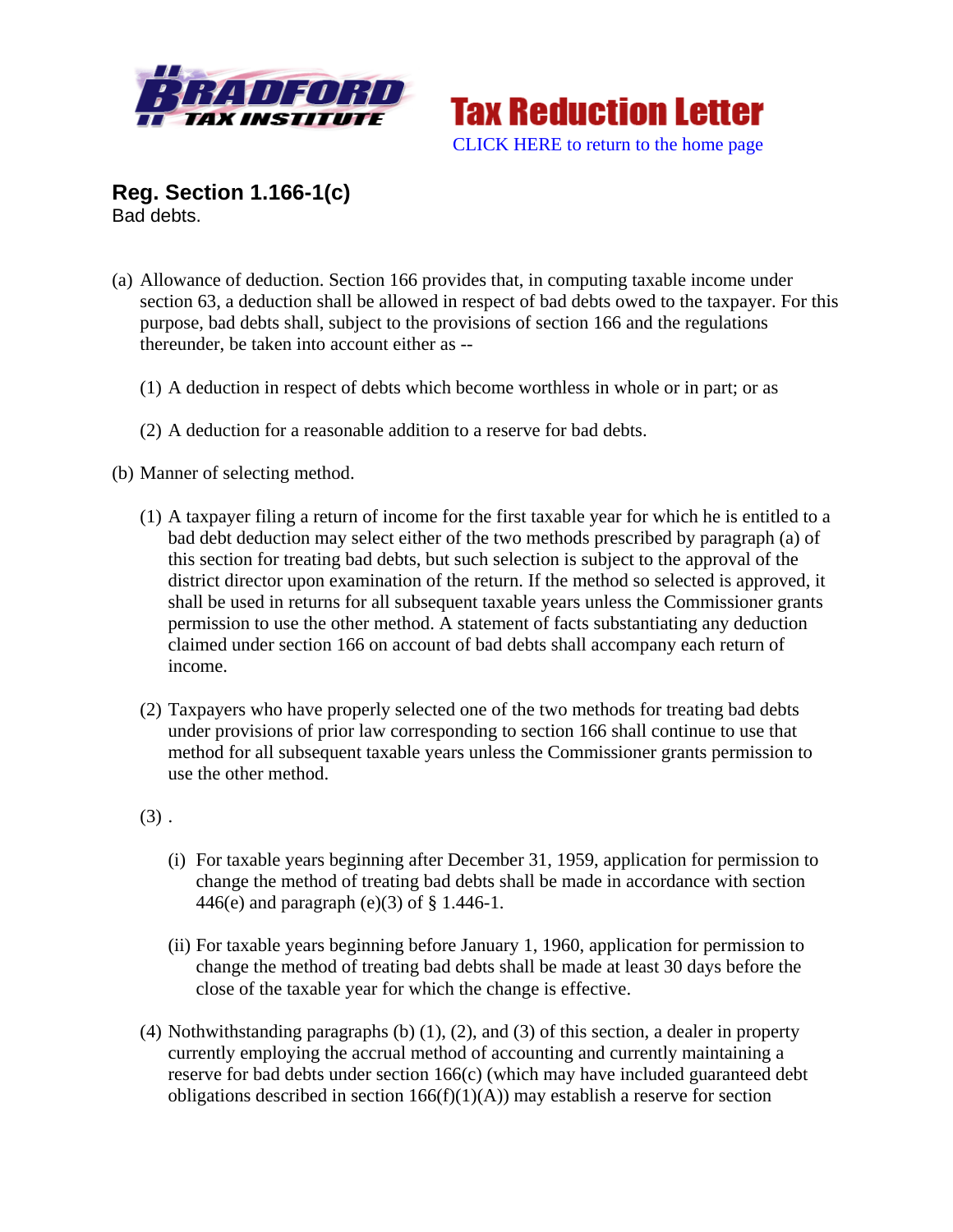$166(f)(1)(A)$  guaranteed debt obligations for a taxable year ending after October 21, 1965 under section 166(f) and § 1.166-10 by filing on or before April 17, 1986 an amended return indicating that such a reserve has been established. The establishment of such a reserve will not be considered a change in method of accounting for purposes of section 446(e). However, an election by a taxpayer to establish a reserve for bad debts under section 166(c) shall be treated as a change in method of accounting. See also § 1.166-4, relating to reserve for bad debts, and § 1.166-10, relating to reserve for guaranteed debt obligations.

- (c) Bona fide debt required. Only a bona fide debt qualifies for purposes of section 166. A bona fide debt is a debt which arises from a debtor-creditor relationship based upon a valid and enforceable obligation to pay a fixed or determinable sum of money. A debt arising out of the receivables of an accrual method taxpayer is deemed to be an enforceable obligation for purposes of the preceding sentence to the extent that the income such debt represents have been included in the return of income for the year for which the deduction as a bad debt is claimed or for a prior taxable year. For example, a debt arising out of gambling receivables that are unenforceable under state or local law, which an accrual method taxpayer includes in income under section 61, is an enforceable obligation for purposes of this pargarph. A gift or contribution to capital shall not be considered a debt for purposes of section 166. The fact that a bad debt its not due at the time of deduction shall not of itself prevent is allowance under section 166. For the disallowance of deductions for bad debts owed by a political party, see § 1.271-1.
- (d) Amount deductible
	- (1) General rule. Except in the case of a deduction for a reasonable addition to a reserve for bad debts, the basis for determining the amount of deduction under section 166 in respect of a bad debt shall be the same as the adjusted basis prescribed by § 1.1011-1 for determining the loss from the sale or other disposition of property. To determine the allowable deduction in the case of obligations acquired before March 1, 1913, see also paragraph (b) of § 1.1053-1.
	- (2) Specific cases. Subject to any provision of section 166 and the regulations thereunder which provides to the contrary, the following amounts are deductible as bad debts:
		- (i) Notes or accounts receivable.
			- (a) If, in computing taxable income, a taxpayer values his notes or accounts receivable at their fair market value when received, the amount deductible as a bad debt under section 166 in respect of such receivables shall be limited to such fair market value even though it is less than their face value.
			- (b) A purchaser of accounts receivable which become worthless during the taxable year shall be entitled under section 166 to a deduction which is based upon the price he paid for such receivables but not upon their face value.
		- (ii) Bankruptcy claim. Only the difference between the amount received in distribution of the assets of a bankrupt and the amount of the claim may be deducted under section 166 as a bad debt.